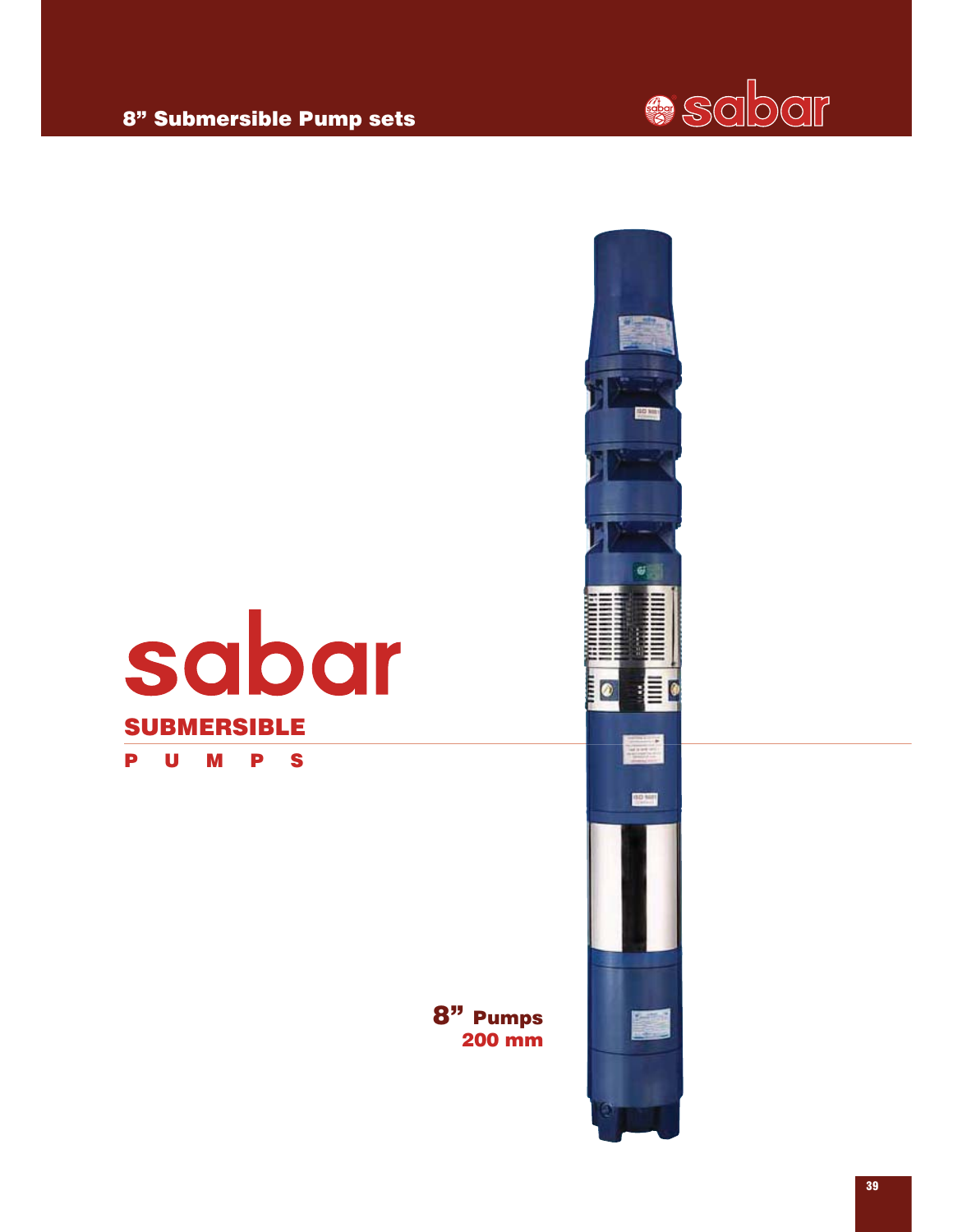## Dimension and weight of 8" submersible motor



| <b>Sr No</b><br><b>kW</b> |      | <b>HP</b> |      | <b>Dimension are in</b><br>mm | Weight |
|---------------------------|------|-----------|------|-------------------------------|--------|
|                           |      |           | A    | т                             | (kgs)  |
| 1                         | 7.5  | 10.0      | 835  | 936                           | 75.0   |
| 2                         | 9.3  | 12.5      | 835  | 936                           | 78.0   |
| 3                         | 11.0 | 15.0      | 864  | 965                           | 94.0   |
| $\overline{4}$            | 13.0 | 17.5      | 904  | 1005                          | 100.0  |
| 5                         | 15.0 | 20.0      | 944  | 1045                          | 109.0  |
| 6                         | 18.6 | 25.0      | 999  | 1100                          | 116.0  |
| 7                         | 22.4 | 30.0      | 1059 | 1160                          | 140.0  |
| 8                         | 26.0 | 35.0      | 1134 | 1235                          | 180.0  |
| 9                         | 30.0 | 40.0      | 1174 | 1275                          | 188.0  |
| 10                        | 33.6 | 45.0      | 1174 | 1275                          | 188.0  |
| 11                        | 37.3 | 50.0      | 1284 | 1385                          | 198.0  |
| 12                        | 41.0 | 55.0      | 1284 | 1385                          | 198.0  |
| 13                        | 45.0 | 60.0      | 1284 | 1385                          | 201.0  |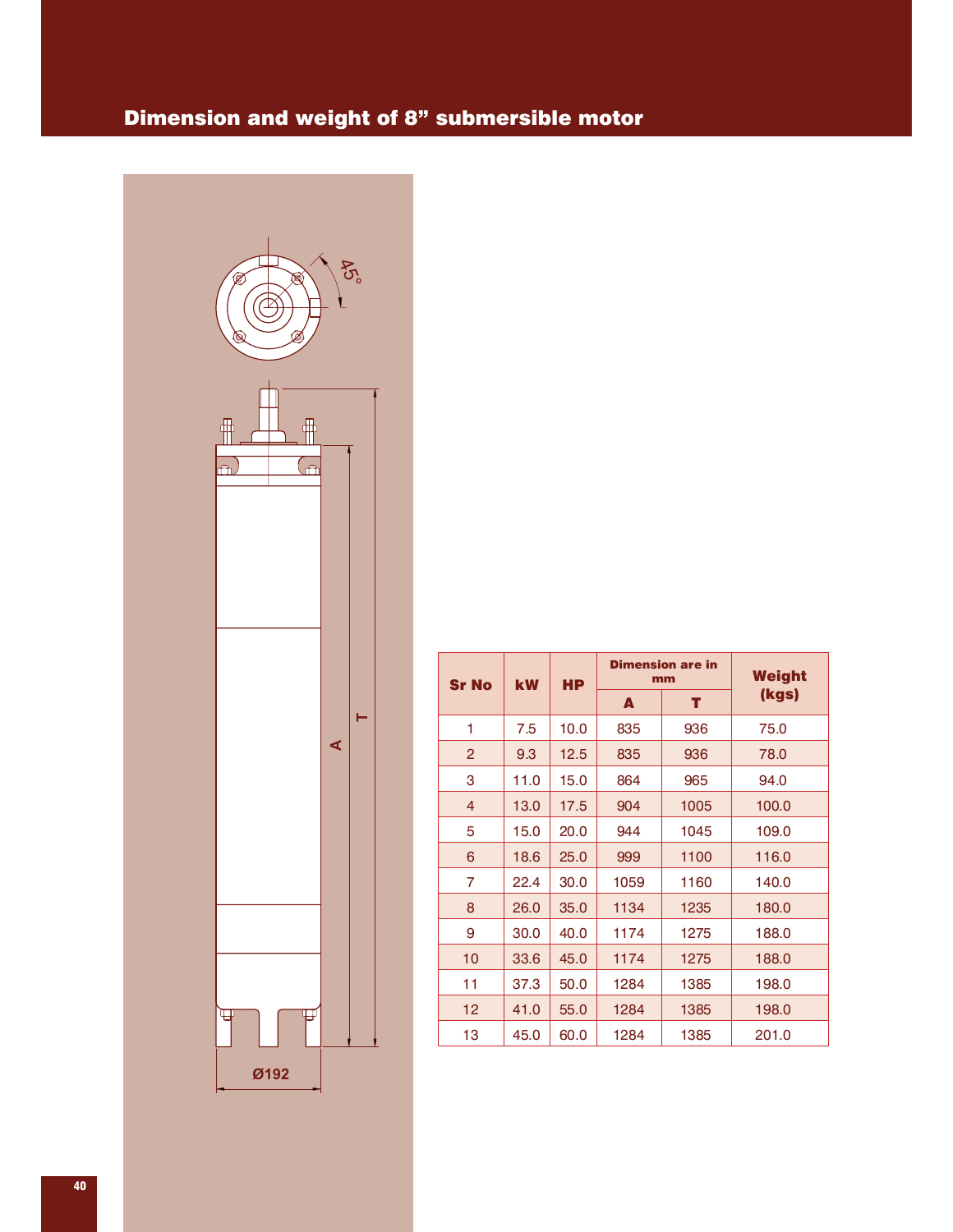

#### M8NMR 25 - 8" Submersible Pump set





| Type: M8NMR 25     |                    |           |              |                 |                  |  |  |  |  |  |  |  |  |  |
|--------------------|--------------------|-----------|--------------|-----------------|------------------|--|--|--|--|--|--|--|--|--|
| Out Let: 75/100 mm |                    |           |              |                 |                  |  |  |  |  |  |  |  |  |  |
| Max OD : 192mm     |                    |           |              |                 |                  |  |  |  |  |  |  |  |  |  |
|                    | <b>PUMP</b><br>Sr. |           |              |                 |                  |  |  |  |  |  |  |  |  |  |
| NO.                | kW                 | <b>HP</b> | <b>Stage</b> | Length<br>in mm | Weiaht<br>in kgs |  |  |  |  |  |  |  |  |  |
| 1                  | 7.5                | 10.0      | 4            | 757             | 50.5             |  |  |  |  |  |  |  |  |  |
| 2                  | 9.3                | 12.5      | 5            | 822             | 55.6             |  |  |  |  |  |  |  |  |  |
| 3                  | 11.0               | 15.0      | 6            | 887             | 60.8             |  |  |  |  |  |  |  |  |  |
| 4                  | 13.0               | 17.5      | 7            | 952             | 65.9             |  |  |  |  |  |  |  |  |  |
| 5                  | 15.0               | 20.0      | 8            | 1017            | 71.1             |  |  |  |  |  |  |  |  |  |
| 6                  | 16.8               | 22.5      | 9            | 1082            | 76.2             |  |  |  |  |  |  |  |  |  |
| 7                  | 18.6               | 25.0      | 10           | 1147            | 81.3             |  |  |  |  |  |  |  |  |  |
| 8                  | 20.0               | 27.5      | 11           | 1212            | 86.5             |  |  |  |  |  |  |  |  |  |
| 9                  | 22.4               | 30.0      | 12           | 1277            | 91.6             |  |  |  |  |  |  |  |  |  |
| 10                 | 26.0               | 35.0      | 14           | 1407            | 101.9            |  |  |  |  |  |  |  |  |  |
| 11                 | 33.6               | 45.0      | 16           | 1537            | 112.2            |  |  |  |  |  |  |  |  |  |

|                | Type: M8NMR 25 |                      |                                                     |                                                |     |     |     |                         |     |     |     |  |  |  |
|----------------|----------------|----------------------|-----------------------------------------------------|------------------------------------------------|-----|-----|-----|-------------------------|-----|-----|-----|--|--|--|
|                |                |                      | Out Let: 75/100 mm                                  |                                                |     |     |     |                         |     |     |     |  |  |  |
|                |                | <b>Max OD: 192mm</b> |                                                     |                                                |     |     |     |                         |     |     |     |  |  |  |
| Sr.            |                |                      |                                                     |                                                |     |     |     | <b>Flow rate in LPM</b> |     |     |     |  |  |  |
| NO.            | kW             | <b>HP</b>            | <b>Stage</b>                                        | 252<br>650<br>350<br>450<br>550<br>$\mathbf 0$ |     |     |     |                         |     |     |     |  |  |  |
| 1              | 7.5            | 10.0                 | 4                                                   |                                                | 83  | 82  | 80  | 76                      | 68  | 58  | 42  |  |  |  |
| $\overline{2}$ | 9.3            | 12.5                 | 5                                                   |                                                | 104 | 102 | 100 | 95                      | 85  | 73  | 53  |  |  |  |
| 3              | 11.0           | 15.0                 | 6                                                   |                                                | 125 | 122 | 120 | 114                     | 102 | 87  | 64  |  |  |  |
| 4              | 13.0           | 17.5                 | $\overline{7}$                                      |                                                | 145 | 143 | 140 | 133                     | 119 | 102 | 74  |  |  |  |
| 5              | 15.0           | 20.0                 | 8                                                   |                                                | 166 | 163 | 160 | 152                     | 136 | 116 | 85  |  |  |  |
| 6              | 16.8           | 22.5                 | 9                                                   | <b>HEAD IN</b><br><b>METERS</b>                | 187 | 184 | 180 | 171                     | 153 | 131 | 95  |  |  |  |
| $\overline{7}$ | 18.6           | 25.0                 | 10                                                  |                                                | 208 | 204 | 200 | 190                     | 170 | 145 | 106 |  |  |  |
| 8              | 20.0           | 27.5                 | 11                                                  |                                                | 228 | 224 | 220 | 209                     | 187 | 160 | 117 |  |  |  |
| 9              | 22.4           | 30.0                 | 12                                                  |                                                | 249 | 245 | 240 | 228                     | 204 | 174 | 127 |  |  |  |
| 10             | 26.0           | 35.0                 | 14                                                  |                                                | 291 | 286 | 280 | 266                     | 238 | 203 | 148 |  |  |  |
| 11             | 33.6           | 45.0                 | 170<br>16<br>332<br>320<br>272<br>232<br>326<br>304 |                                                |     |     |     |                         |     |     |     |  |  |  |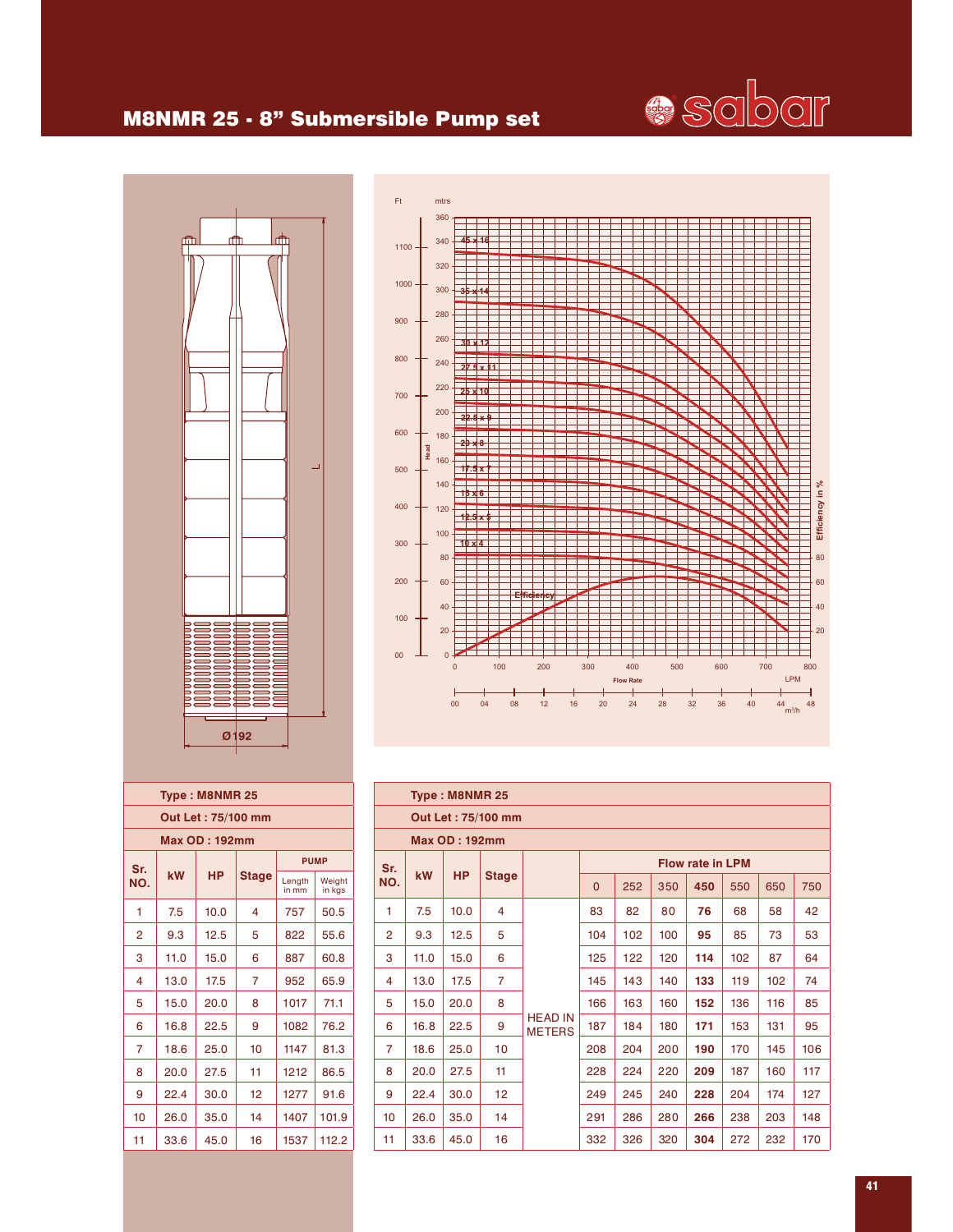#### M8NMR 30 - 8" Submersible Pump set





| Type: M8NMR 30                                    |                                                                        |      |    |      |      |  |  |  |  |  |  |  |  |  |
|---------------------------------------------------|------------------------------------------------------------------------|------|----|------|------|--|--|--|--|--|--|--|--|--|
| Out Let : 75/100 mm                               |                                                                        |      |    |      |      |  |  |  |  |  |  |  |  |  |
| Max OD : 192mm                                    |                                                                        |      |    |      |      |  |  |  |  |  |  |  |  |  |
| <b>PUMP</b><br>Sr.                                |                                                                        |      |    |      |      |  |  |  |  |  |  |  |  |  |
| NO.                                               | kW<br><b>HP</b><br><b>Stage</b><br>Length<br>Weight<br>in kgs<br>in mm |      |    |      |      |  |  |  |  |  |  |  |  |  |
| 1                                                 | 7.5<br>10.0<br>3<br>45.3<br>692                                        |      |    |      |      |  |  |  |  |  |  |  |  |  |
| $\overline{2}$<br>9.3<br>50.5<br>12.5<br>757<br>4 |                                                                        |      |    |      |      |  |  |  |  |  |  |  |  |  |
| 3                                                 | 11.0                                                                   | 15.0 | 5  | 822  | 55.6 |  |  |  |  |  |  |  |  |  |
| 4                                                 | 15.0                                                                   | 20.0 | 6  | 887  | 60.8 |  |  |  |  |  |  |  |  |  |
| 5                                                 | 15.0                                                                   | 20.0 | 7  | 952  | 65.9 |  |  |  |  |  |  |  |  |  |
| 6                                                 | 18.7                                                                   | 25.0 | 8  | 1017 | 71.1 |  |  |  |  |  |  |  |  |  |
| 7                                                 | 22.4                                                                   | 30.0 | 10 | 1147 | 81.3 |  |  |  |  |  |  |  |  |  |
| 8                                                 | 26.0                                                                   | 35.0 | 12 | 1277 | 91.6 |  |  |  |  |  |  |  |  |  |
| 9                                                 | 30.0                                                                   | 40.0 | 13 | 1342 | 96.8 |  |  |  |  |  |  |  |  |  |
| 10                                                | 33.6<br>45.0<br>101.9<br>14<br>1407                                    |      |    |      |      |  |  |  |  |  |  |  |  |  |

|                | Type: M8NMR 30       |           |                    |                |                                                       |     |     |                         |     |     |     |  |  |  |  |
|----------------|----------------------|-----------|--------------------|----------------|-------------------------------------------------------|-----|-----|-------------------------|-----|-----|-----|--|--|--|--|
|                |                      |           | Out Let: 75/100 mm |                |                                                       |     |     |                         |     |     |     |  |  |  |  |
|                | <b>Max OD: 192mm</b> |           |                    |                |                                                       |     |     |                         |     |     |     |  |  |  |  |
| Sr.            |                      |           |                    |                |                                                       |     |     | <b>Flow rate in LPM</b> |     |     |     |  |  |  |  |
| NO.            | <b>kW</b>            | <b>HP</b> | <b>Stage</b>       |                | 300<br>400<br>500<br>600<br>700<br>800<br>$\mathbf 0$ |     |     |                         |     |     |     |  |  |  |  |
| 1              | 7.5                  | 10.0      | 3                  |                | 68                                                    | 63  | 61  | 57                      | 53  | 46  | 32  |  |  |  |  |
| $\overline{2}$ | 9.3                  | 12.5      | 4                  |                | 90                                                    | 84  | 81  | 76                      | 71  | 62  | 42  |  |  |  |  |
| 3              | 11.0                 | 15.0      | 5                  |                | 113                                                   | 105 | 101 | 95                      | 88  | 77  | 53  |  |  |  |  |
| 4              | 15.0                 | 20.0      | 6                  |                | 135                                                   | 126 | 122 | 114                     | 106 | 92  | 63  |  |  |  |  |
| 5              | 15.0                 | 20.0      | $\overline{7}$     | <b>HEAD IN</b> | 158                                                   | 147 | 142 | 133                     | 124 | 108 | 74  |  |  |  |  |
| 6              | 18.7                 | 25.0      | 8                  | <b>METERS</b>  | 180                                                   | 168 | 162 | 152                     | 141 | 123 | 84  |  |  |  |  |
| $\overline{7}$ | 22.4                 | 30.0      | 10                 |                | 225                                                   | 210 | 203 | 190                     | 177 | 154 | 105 |  |  |  |  |
| 8              | 26.0                 | 35.0      | 12 <sup>2</sup>    |                | 270                                                   | 252 | 243 | 228                     | 212 | 185 | 126 |  |  |  |  |
| 9              | 30.0                 | 40.0      | 13                 |                | 293                                                   | 273 | 263 | 247                     | 229 | 200 | 137 |  |  |  |  |
| 10             | 33.6                 | 45.0      | 14                 |                | 315                                                   | 294 | 284 | 266                     | 247 | 216 | 147 |  |  |  |  |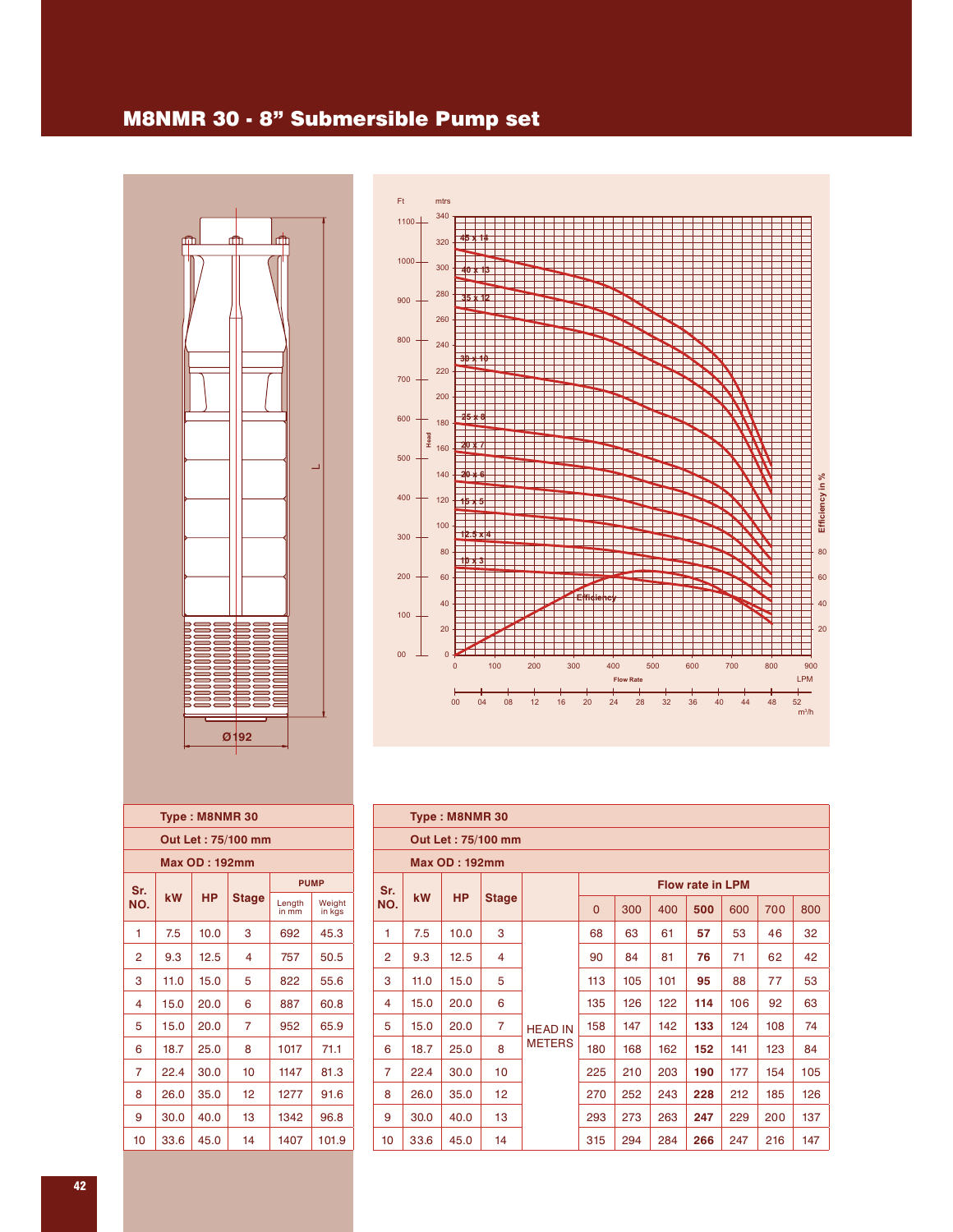

#### M8NMR 40 - 8" Submersible Pump set





|                | Type: M8NMR 40 |           |                    |                |                                                          |     |     |                         |     |     |    |  |  |  |
|----------------|----------------|-----------|--------------------|----------------|----------------------------------------------------------|-----|-----|-------------------------|-----|-----|----|--|--|--|
|                |                |           | Out Let: 75/100 mm |                |                                                          |     |     |                         |     |     |    |  |  |  |
|                |                |           | Max OD: 192mm      |                |                                                          |     |     |                         |     |     |    |  |  |  |
| Sr.            |                |           |                    |                |                                                          |     |     | <b>Flow rate in LPM</b> |     |     |    |  |  |  |
| NO.            | kW             | <b>HP</b> | <b>Stage</b>       |                | $\overline{0}$<br>454<br>578<br>650<br>800<br>900<br>950 |     |     |                         |     |     |    |  |  |  |
| 1              | 5.5            | 7.5       | $\overline{2}$     |                | 45                                                       | 43  | 41  | 39                      | 32  | 21  | 10 |  |  |  |
| $\overline{2}$ | 9.3            | 12.5      | 3                  |                | 68                                                       | 64  | 62  | 59                      | 48  | 32  | 15 |  |  |  |
| 3              | 11.0           | 15.0      | 4                  |                | 85<br>82<br>78<br>20<br>90<br>64<br>41                   |     |     |                         |     |     |    |  |  |  |
| 4              | 15.0           | 20.0      | 5                  |                | 113                                                      | 106 | 103 | 98                      | 80  | 53  | 25 |  |  |  |
| 5              | 18.7           | 25.0      | 6                  |                | 135                                                      | 127 | 123 | 117                     | 96  | 63  | 30 |  |  |  |
| 6              | 20.5           | 27.5      | $\overline{7}$     | <b>HEAD IN</b> | 158                                                      | 148 | 144 | 137                     | 112 | 74  | 35 |  |  |  |
| $\overline{7}$ | 22.4           | 30.0      | 8                  | <b>METERS</b>  | 180                                                      | 170 | 164 | 156                     | 128 | 85  | 40 |  |  |  |
| 8              | 26.0           | 35.0      | 9                  |                | 203                                                      | 191 | 185 | 176                     | 144 | 95  | 45 |  |  |  |
| 9              | 30.0           | 40.0      | 10                 |                | 225                                                      | 212 | 205 | 195                     | 160 | 106 | 50 |  |  |  |
| 10             | 33.6           | 45.0      | 11                 |                | 248                                                      | 233 | 226 | 215                     | 176 | 117 | 55 |  |  |  |
| 11             | 37.3           | 50.0      | 12 <sub>2</sub>    |                | 270                                                      | 255 | 246 | 234                     | 192 | 127 | 60 |  |  |  |
| 12             | 41.0           | 55.0      | 13 <sup>°</sup>    |                | 293                                                      | 276 | 267 | 254                     | 208 | 138 | 65 |  |  |  |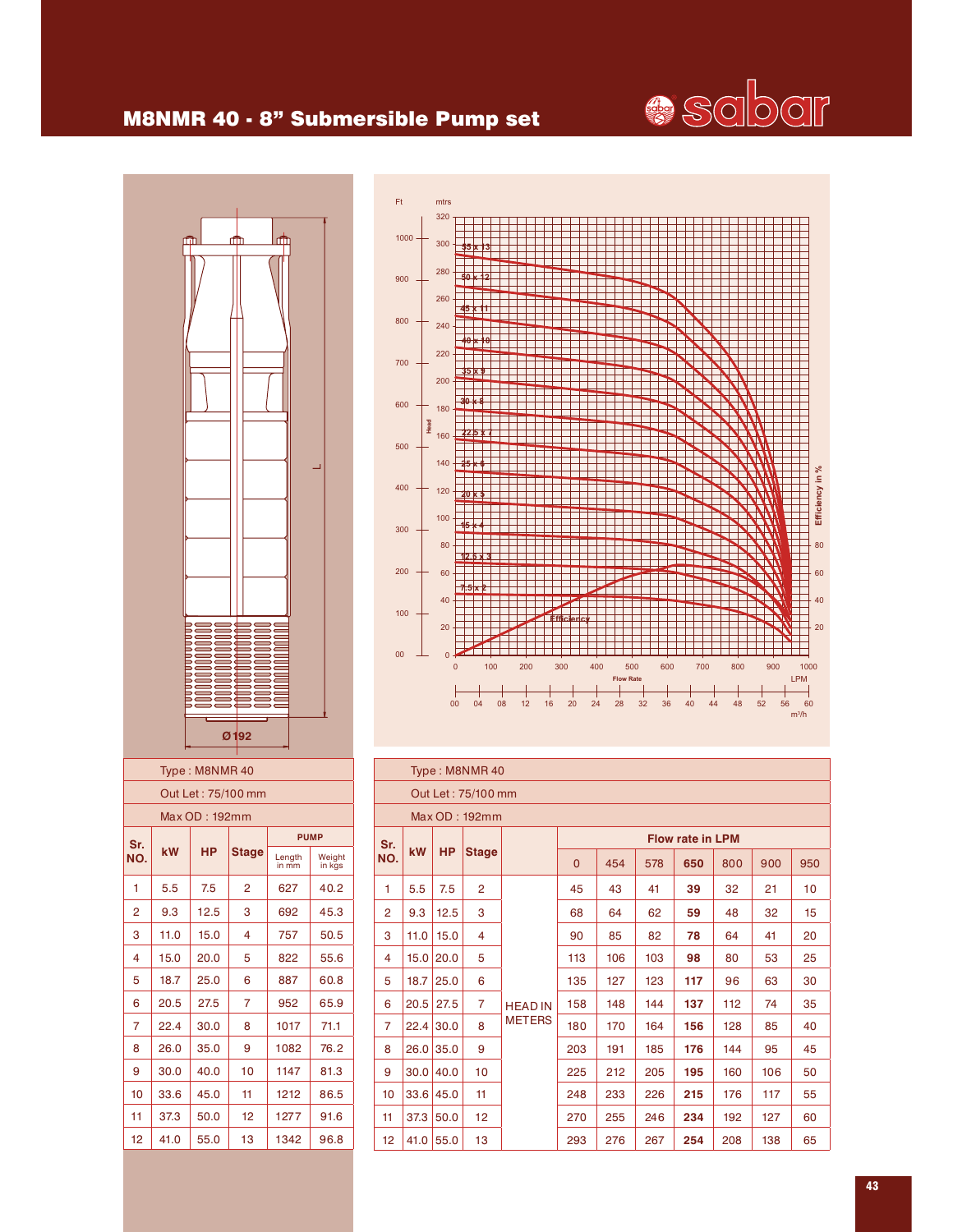#### M8NMR 50 - 8" Submersible Pump set





| Type: M8NMR 50      |                    |      |                |                 |                  |  |  |  |  |  |  |  |  |  |
|---------------------|--------------------|------|----------------|-----------------|------------------|--|--|--|--|--|--|--|--|--|
| Out Let : 75/100 mm |                    |      |                |                 |                  |  |  |  |  |  |  |  |  |  |
| Max OD : 192 mm     |                    |      |                |                 |                  |  |  |  |  |  |  |  |  |  |
|                     | <b>PUMP</b><br>Sr. |      |                |                 |                  |  |  |  |  |  |  |  |  |  |
| NO.                 | kW                 | HP   | Stage          | Length<br>in mm | Weight<br>in kgs |  |  |  |  |  |  |  |  |  |
| 1                   | 7.5                | 10.0 | $\overline{2}$ | 627             | 40.2             |  |  |  |  |  |  |  |  |  |
| 2                   | 11.0               | 15.0 | 3              | 692             | 45.3             |  |  |  |  |  |  |  |  |  |
| 3                   | 15.0               | 20.0 | 4              | 757             | 50.5             |  |  |  |  |  |  |  |  |  |
| 4                   | 18.7               | 25.0 | 5              | 822             | 55.6             |  |  |  |  |  |  |  |  |  |
| 5                   | 22.4               | 30.0 | 6              | 887             | 60.8             |  |  |  |  |  |  |  |  |  |
| 6                   | 26.0               | 35.0 | 7              | 952             | 65.9             |  |  |  |  |  |  |  |  |  |
| 7                   | 30.0               | 40.0 | 8              | 1017            | 71.1             |  |  |  |  |  |  |  |  |  |
| 8                   | 33.6               | 45.0 | 9              | 1082            | 76.2             |  |  |  |  |  |  |  |  |  |
| 9                   | 37.3               | 50.0 | 10             | 1147            | 81.3             |  |  |  |  |  |  |  |  |  |
| 10                  | 41.0               | 55.0 | 11             | 1212            | 86.5             |  |  |  |  |  |  |  |  |  |

|                | Type: M8NMR 50 |                       |                    |                |                                                            |     |     |                         |     |     |    |  |  |  |
|----------------|----------------|-----------------------|--------------------|----------------|------------------------------------------------------------|-----|-----|-------------------------|-----|-----|----|--|--|--|
|                |                |                       | Out Let: 75/100 mm |                |                                                            |     |     |                         |     |     |    |  |  |  |
|                |                | <b>Max OD: 192 mm</b> |                    |                |                                                            |     |     |                         |     |     |    |  |  |  |
| Sr.            |                |                       |                    |                |                                                            |     |     | <b>Flow rate in LPM</b> |     |     |    |  |  |  |
| NO.            | <b>kW</b>      | <b>HP</b>             | <b>Stage</b>       |                | 700<br>1150<br>$\overline{0}$<br>475<br>850<br>975<br>1075 |     |     |                         |     |     |    |  |  |  |
| 1              | 7.5            | 10.0                  | $\overline{c}$     |                | 44                                                         | 42  | 39  | 36                      | 30  | 21  | 12 |  |  |  |
| $\overline{2}$ | 11.0           | 15.0                  | 3                  |                | 66                                                         | 63  | 59  | 54                      | 45  | 32  | 18 |  |  |  |
| 3              | 15.0           | 20.0                  | 4                  |                | 88                                                         | 84  | 78  | 72                      | 60  | 42  | 24 |  |  |  |
| 4              | 18.7           | 25.0                  | 5                  |                | 110                                                        | 105 | 98  | 90                      | 75  | 54  | 30 |  |  |  |
| 5              | 22.4           | 30.0                  | 6                  | <b>HEAD IN</b> | 132                                                        | 126 | 117 | 108                     | 90  | 63  | 36 |  |  |  |
| 6              | 26.0           | 35.0                  | $\overline{7}$     | <b>METERS</b>  | 154                                                        | 147 | 137 | 126                     | 105 | 74  | 42 |  |  |  |
| 7              | 30.0           | 40.0                  | 8                  |                | 176                                                        | 168 | 156 | 144                     | 120 | 85  | 48 |  |  |  |
| 8              | 33.6           | 45.0                  | 9                  |                | 198                                                        | 189 | 176 | 162                     | 135 | 95  | 54 |  |  |  |
| 9              | 37.3           | 50.0                  | 10                 |                | 220                                                        | 210 | 195 | 180                     | 150 | 106 | 60 |  |  |  |
| 10             | 41.0           | 55.0                  | 11                 |                | 242                                                        | 231 | 215 | 198                     | 165 | 117 | 66 |  |  |  |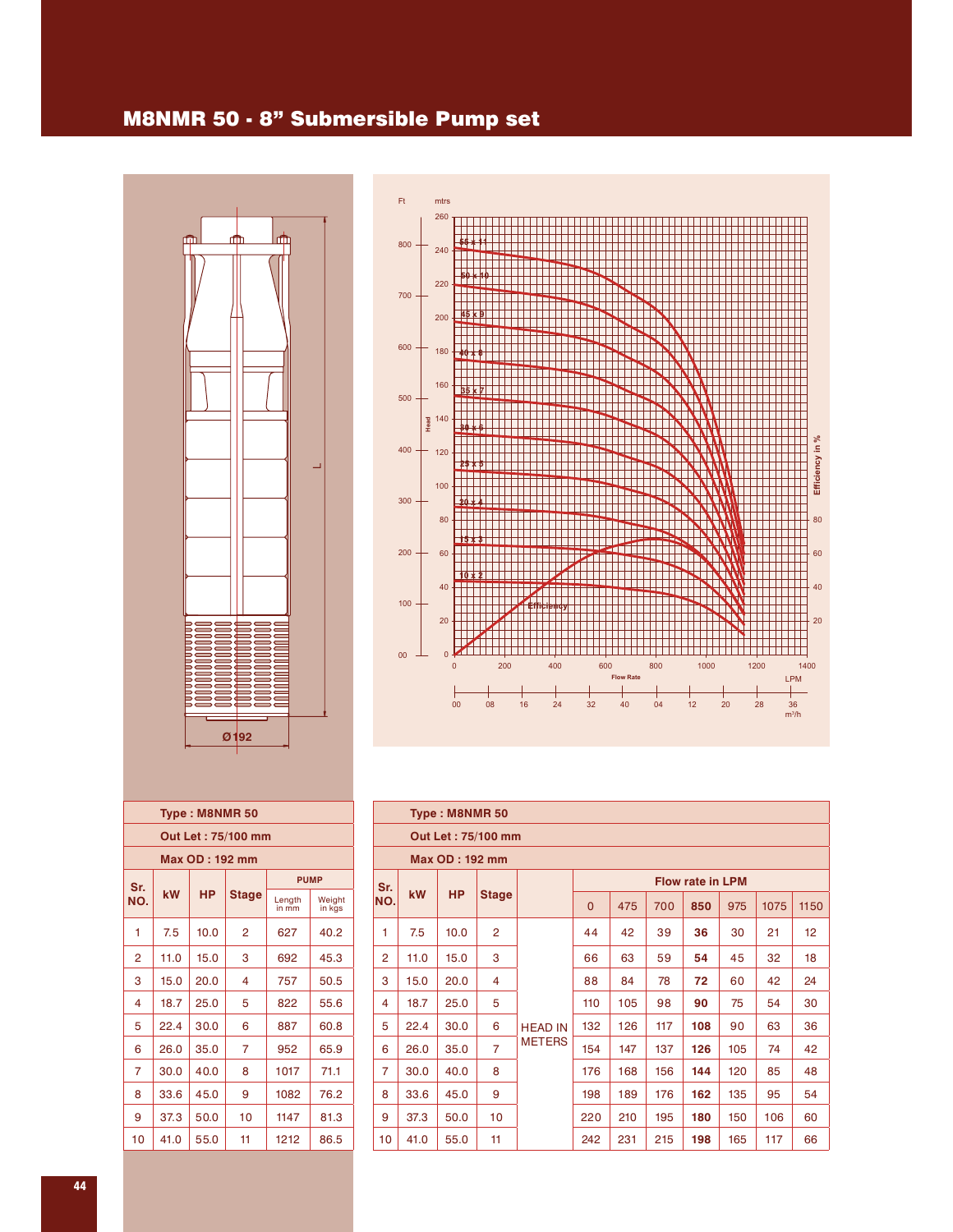# **e** sabar

## M8NM 40 - 8" Submersible Pump set



|                 | 240            |                    |     |    |                   |    |     |                  |      |    |      |    |    |      |            |      |
|-----------------|----------------|--------------------|-----|----|-------------------|----|-----|------------------|------|----|------|----|----|------|------------|------|
| $750 -$         |                | <u> 18</u>         |     |    |                   |    |     |                  |      |    |      |    |    |      |            |      |
| $700 -$         | 220            |                    |     |    |                   |    |     |                  |      |    |      |    |    |      |            |      |
| $650 -$         | 200            | $50 \times 12$     |     |    |                   |    |     |                  |      |    |      |    |    |      |            |      |
|                 |                | 45 x 11            |     |    |                   |    |     |                  |      |    |      |    |    |      |            |      |
| $600 -$         | 180            | $\star$ 10<br>A    |     |    |                   |    |     |                  |      |    |      |    |    |      |            |      |
| $550 -$         | 160            |                    |     |    |                   |    |     |                  |      |    |      |    |    |      |            |      |
| $500 -$         |                | 35 X 9             |     |    |                   |    |     |                  |      |    |      |    |    |      |            |      |
| 450             | 140            | ٩h<br>$\mathbf{R}$ |     |    |                   |    |     |                  |      |    |      |    |    |      |            |      |
| Head<br>$400 -$ | 120            | 27.5 x 7           |     |    |                   |    |     |                  |      |    |      |    |    |      |            |      |
|                 |                |                    |     |    |                   |    |     |                  |      |    |      |    |    |      |            |      |
| $350 -$         | 100            | £.<br>여            |     |    |                   |    |     |                  |      |    |      |    |    |      |            |      |
| $300 -$         |                | 5<br>98            |     |    |                   |    |     |                  |      |    |      |    |    |      |            |      |
| $250 -$         | 80             | 4                  |     |    |                   |    |     |                  |      |    |      |    |    |      |            |      |
| $200 -$         | 60             |                    |     |    |                   |    |     |                  |      |    |      |    |    |      |            |      |
| $150 -$         |                |                    | 3   |    |                   |    |     |                  |      |    |      |    |    |      |            |      |
| $100 -$         | 40             | 5                  |     |    |                   |    |     |                  |      |    |      |    |    |      |            |      |
|                 | 20             |                    |     |    | <b>Efficiency</b> |    |     |                  |      |    |      |    |    |      |            |      |
| $50 -$          |                |                    |     |    |                   |    |     |                  |      |    |      |    |    |      |            |      |
| $00 -$          | $\overline{0}$ | $\overline{0}$     | 250 |    | 500               |    | 750 |                  | 1000 |    | 1250 |    |    | 1500 |            | 1750 |
|                 |                |                    |     |    |                   |    |     | <b>Flow Rate</b> |      |    |      |    |    |      | <b>LPM</b> |      |
|                 |                | 08<br>00           | 16  | 24 | 32                | 40 | 48  |                  | 56   | 64 | 72   | 80 | 88 |      | 96<br>104  |      |

| Type: M8NM 40           |                                  |           |              |                 |                  |  |  |  |  |  |  |  |  |  |
|-------------------------|----------------------------------|-----------|--------------|-----------------|------------------|--|--|--|--|--|--|--|--|--|
|                         | <b>Out Let: 100 mm</b>           |           |              |                 |                  |  |  |  |  |  |  |  |  |  |
| Max OD: 192 mm          |                                  |           |              |                 |                  |  |  |  |  |  |  |  |  |  |
| <b>PUMP</b><br>Sr.      |                                  |           |              |                 |                  |  |  |  |  |  |  |  |  |  |
| NO.                     | kW                               | <b>HP</b> | <b>Stage</b> | Length<br>in mm | Weight<br>in kgs |  |  |  |  |  |  |  |  |  |
| 1                       | 5.5                              | 7.5       | 2            | 630             | 35.4             |  |  |  |  |  |  |  |  |  |
| 2                       | 9.3                              | 12.5      | 3            | 750             | 43.8             |  |  |  |  |  |  |  |  |  |
| 3                       | 52.2<br>11.0<br>15.0<br>870<br>4 |           |              |                 |                  |  |  |  |  |  |  |  |  |  |
| $\overline{\mathbf{4}}$ | 15.0                             | 20.0      | 5            | 990             | 60.6             |  |  |  |  |  |  |  |  |  |
| 5                       | 18.7                             | 25.0      | 6            | 1110            | 69.1             |  |  |  |  |  |  |  |  |  |
| 6                       | 20.5                             | 27.5      | 7            | 1230            | 77.5             |  |  |  |  |  |  |  |  |  |
| 7                       | 22.4                             | 30.0      | 8            | 1350            | 85.9             |  |  |  |  |  |  |  |  |  |
| 8                       | 26.0                             | 35.0      | 9            | 1470            | 94.4             |  |  |  |  |  |  |  |  |  |
| 9                       | 30.0                             | 40.0      | 10           | 1590            | 102.8            |  |  |  |  |  |  |  |  |  |
| 10                      | 33.6                             | 45.0      | 11           | 1710            | 111.2            |  |  |  |  |  |  |  |  |  |
| 11                      | 37.3                             | 50.0      | 12           | 1830            | 119.6            |  |  |  |  |  |  |  |  |  |
| 12                      | 41.0                             | 55.0      | 13           | 1950            | 128.1            |  |  |  |  |  |  |  |  |  |

|                | Type: M8NM 40 |                        |                 |                |                                                              |     |     |     |                         |     |     |    |  |  |
|----------------|---------------|------------------------|-----------------|----------------|--------------------------------------------------------------|-----|-----|-----|-------------------------|-----|-----|----|--|--|
|                |               | <b>Out Let: 100 mm</b> |                 |                |                                                              |     |     |     |                         |     |     |    |  |  |
|                |               | <b>Max OD: 192 mm</b>  |                 |                |                                                              |     |     |     |                         |     |     |    |  |  |
| Sr.            |               |                        |                 |                |                                                              |     |     |     | <b>Flow rate in LPM</b> |     |     |    |  |  |
| NO.            | kW            | <b>HP</b>              | <b>Stage</b>    |                | 1450<br>550<br>683<br>800<br>1189<br>1350<br>$\Omega$<br>950 |     |     |     |                         |     |     |    |  |  |
| 1              | 5.5           | 7.5                    | $\overline{2}$  |                | 32                                                           | 29  | 28  | 27  | 26                      | 23  | 19  | 12 |  |  |
| $\overline{2}$ | 9.3           | 12.5                   | 3               |                | 51                                                           | 46  | 45  | 44  | 42                      | 37  | 32  | 18 |  |  |
| 3              | 11.0          | 15.0                   | 4               |                | 68                                                           | 61  | 60  | 58  | 56                      | 50  | 42  | 24 |  |  |
| 4              | 15.0          | 20.0                   | 5               |                | 85                                                           | 77  | 75  | 73  | 70                      | 62  | 53  | 30 |  |  |
| 5              | 18.7          | 25.0                   | 6               |                | 102                                                          | 92  | 90  | 87  | 84                      | 75  | 63  | 36 |  |  |
| 6              | 20.5          | 27.5                   | $\overline{7}$  | <b>HEAD IN</b> | 119                                                          | 108 | 106 | 102 | 98                      | 87  | 74  | 42 |  |  |
| $\overline{7}$ | 22.4          | 30.0                   | 8               | <b>METERS</b>  | 136                                                          | 123 | 120 | 117 | 112                     | 100 | 84  | 48 |  |  |
| 8              | 26.0          | 35.0                   | 9               |                | 153                                                          | 138 | 135 | 131 | 126                     | 112 | 95  | 54 |  |  |
| 9              | 30.0          | 40.0                   | 10              |                | 170                                                          | 153 | 150 | 146 | 140                     | 125 | 105 | 60 |  |  |
| 10             | 33.6          | 45.0                   | 11              |                | 187                                                          | 168 | 165 | 160 | 154                     | 137 | 116 | 66 |  |  |
| 11             | 37.3          | 50.0                   | 12 <sup>2</sup> |                | 204                                                          | 184 | 180 | 175 | 168                     | 150 | 126 | 72 |  |  |
| 12             | 41.0          | 55.0                   | 13              |                | 221                                                          | 199 | 195 | 189 | 182                     | 162 | 137 | 78 |  |  |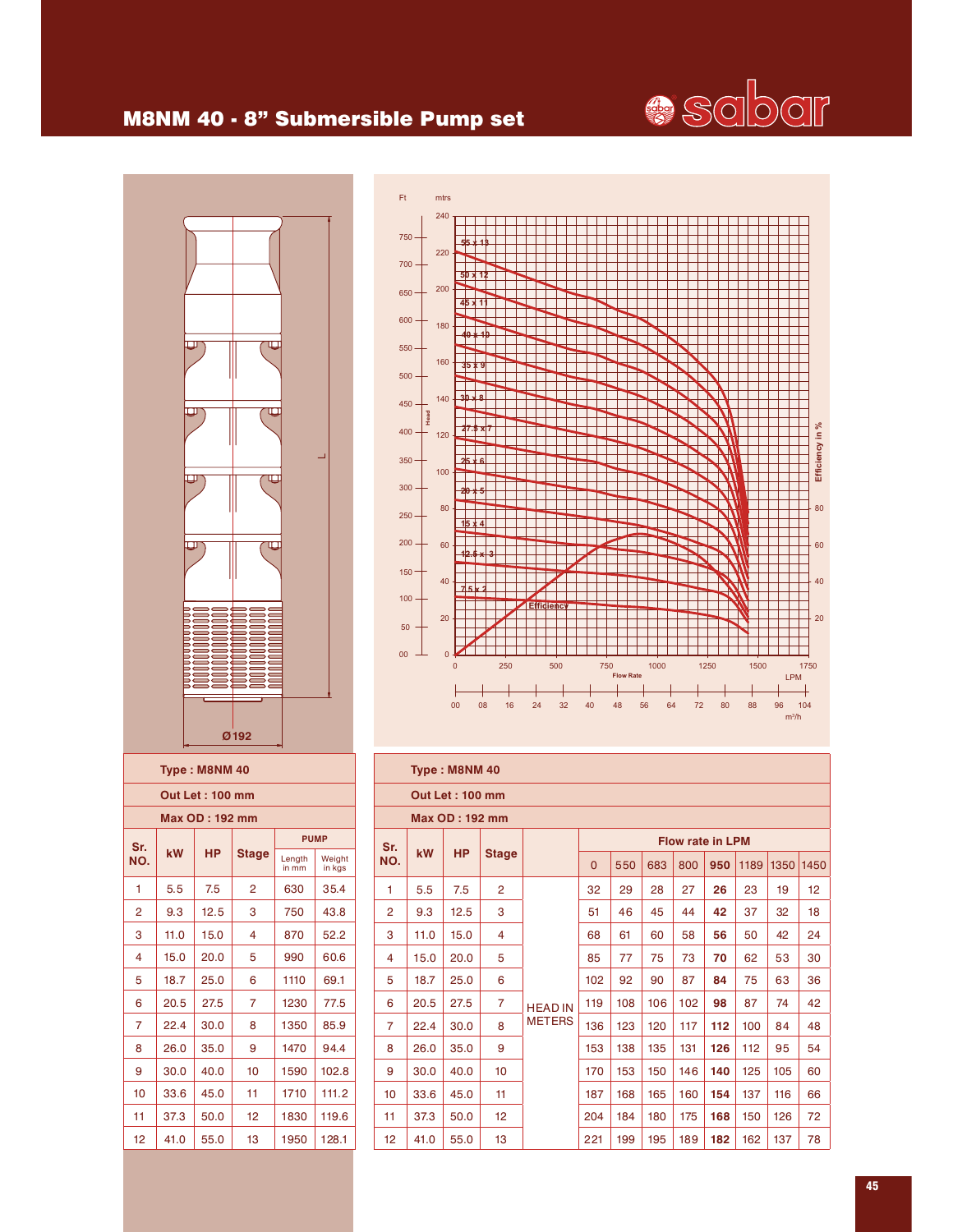#### M8NM 50 - 8" Submersible Pump set





| Type: M8NM 50      |                        |           |                |                 |                  |  |  |  |  |  |  |  |  |  |  |
|--------------------|------------------------|-----------|----------------|-----------------|------------------|--|--|--|--|--|--|--|--|--|--|
|                    | <b>Out Let: 100 mm</b> |           |                |                 |                  |  |  |  |  |  |  |  |  |  |  |
| Max OD : 192 mm    |                        |           |                |                 |                  |  |  |  |  |  |  |  |  |  |  |
| <b>PUMP</b><br>Sr. |                        |           |                |                 |                  |  |  |  |  |  |  |  |  |  |  |
| NO.                | kW                     | <b>HP</b> | <b>Stage</b>   | Length<br>in mm | Weight<br>in kgs |  |  |  |  |  |  |  |  |  |  |
| 1                  | 7.5                    | 10.0      | $\overline{2}$ | 630             | 35.4             |  |  |  |  |  |  |  |  |  |  |
| $\mathcal{P}$      | 11.0                   | 15.0      | з              | 750             | 43.8             |  |  |  |  |  |  |  |  |  |  |
| 3                  | 15.0                   | 20.0      | 4              | 870             | 52.2             |  |  |  |  |  |  |  |  |  |  |
| 4                  | 18.7                   | 25.0      | 5              | 990             | 60.6             |  |  |  |  |  |  |  |  |  |  |
| 5                  | 22.4                   | 30.0      | 6              | 1110            | 69.1             |  |  |  |  |  |  |  |  |  |  |
| 6                  | 26.0                   | 35.0      | 7              | 1230            | 77.5             |  |  |  |  |  |  |  |  |  |  |
| 7                  | 30.0                   | 40.0      | 8              | 1350            | 85.9             |  |  |  |  |  |  |  |  |  |  |
| 8                  | 33.6                   | 45.0      | 9              | 1470            | 94.4             |  |  |  |  |  |  |  |  |  |  |
| 9                  | 37.3                   | 50.0      | 10             | 1590            | 102.8            |  |  |  |  |  |  |  |  |  |  |
| 10                 | 41.0                   | 55.0      | 11             | 1710            | 111.2            |  |  |  |  |  |  |  |  |  |  |
|                    |                        |           |                |                 |                  |  |  |  |  |  |  |  |  |  |  |

|                | Type: M8NM 50 |                        |                |                |          |     |     |                         |           |     |                |     |  |
|----------------|---------------|------------------------|----------------|----------------|----------|-----|-----|-------------------------|-----------|-----|----------------|-----|--|
|                |               | <b>Out Let: 100 mm</b> |                |                |          |     |     |                         |           |     |                |     |  |
|                |               | <b>Max OD: 192 mm</b>  |                |                |          |     |     |                         |           |     |                |     |  |
| Sr.            |               |                        |                |                |          |     |     | <b>Flow rate in LPM</b> |           |     |                |     |  |
| NO.            | <b>kW</b>     | <b>HP</b>              | <b>Stage</b>   |                | $\Omega$ | 750 | 950 |                         | 1050 1150 |     | 1250 1400 1675 |     |  |
| 1              | 7.5           | 10.0                   | $\overline{2}$ |                | 39       | 33  | 31  | 30                      | 29        | 28  | 26             | 21  |  |
| $\overline{2}$ | 11.0          | 15.0                   | 3              |                | 59       | 50  | 47  | 46                      | 44        | 42  | 39             | 32  |  |
| 3              | 15.0          | 20.0                   | 4              |                | 78       | 66  | 63  | 61                      | 58        | 56  | 52             | 42  |  |
| 4              | 18.7          | 25.0                   | 5              |                | 98       | 83  | 79  | 76                      | 73        | 70  | 65             | 53  |  |
| 5              | 22.4          | 30.0                   | 6              | <b>HEAD IN</b> | 117      | 100 | 94  | 91                      | 87        | 83  | 77             | 64  |  |
| 6              | 26.0          | 35.0                   | $\overline{7}$ | <b>METERS</b>  | 137      | 116 | 110 | 106                     | 102       | 97  | 90             | 74  |  |
| $\overline{7}$ | 30.0          | 40.0                   | 8              |                | 156      | 133 | 126 | 122                     | 116       | 111 | 103            | 85  |  |
| 8              | 33.6          | 45.0                   | 9              |                | 176      | 149 | 141 | 137                     | 131       | 125 | 116            | 95  |  |
| 9              | 37.3          | 50.0                   | 10             |                | 195      | 166 | 157 | 152                     | 145       | 139 | 129            | 106 |  |
| 10             | 41.0          | 55.0                   | 11             |                | 215      | 183 | 173 | 167                     | 160       | 153 | 142            | 117 |  |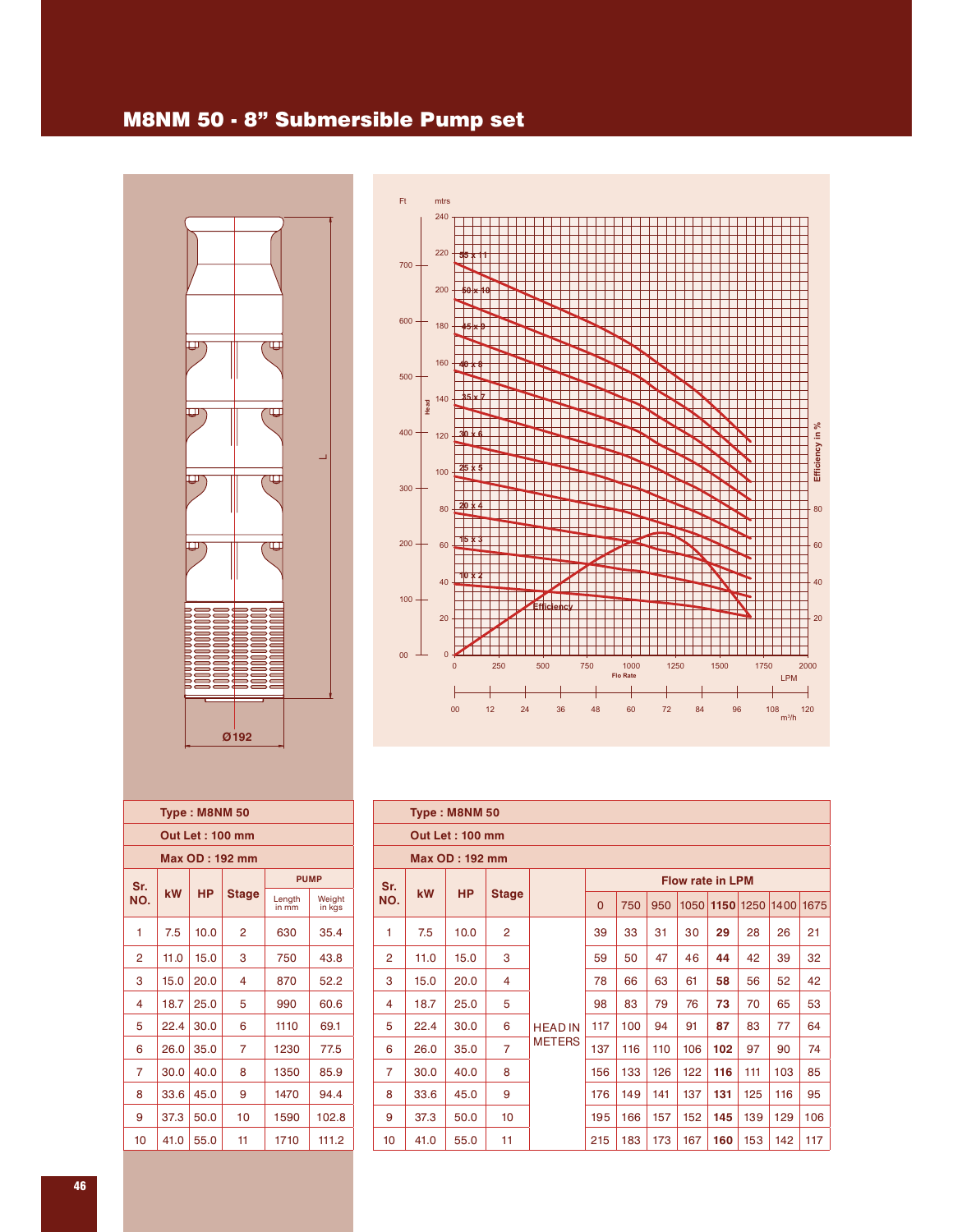

#### M8NM 60 - 8" Submersible Pump set





|               |      | Type: M8NM 60          |              |                 |                  |
|---------------|------|------------------------|--------------|-----------------|------------------|
|               |      | <b>Out Let: 100 mm</b> |              |                 |                  |
|               |      | Max OD : 192 mm        |              |                 |                  |
| Sr.           |      |                        |              |                 | <b>PUMP</b>      |
| NO.           | kW   | HP                     | <b>Stage</b> | Length<br>in mm | Weight<br>in kas |
| 1             | 9.3  | 12.5                   | 2            | 630             | 35.4             |
| $\mathcal{P}$ | 15.0 | 20.0                   | 3            | 750             | 43.8             |
| 3             | 18.7 | 25.0                   | 4            | 870             | 52.2             |
| 4             | 22.4 | 30.0                   | 5            | 990             | 60.6             |
| 5             | 26.0 | 40.0                   | 6            | 1110            | 69.1             |
| 6             | 30.0 | 45.0                   | 7            | 1230            | 77.5             |
| 7             | 37.3 | 50.0                   | 8            | 1350            | 85.9             |
| 8             | 41.0 | 55.0                   | 9            | 1470            | 94.4             |
| 9             | 45.0 | 60.0                   | 10           | 1590            | 102.8            |
|               |      |                        |              |                 |                  |

|                | Type: M8NM 60 |                        |                |                                 |          |     |     |      |                         |      |      |      |  |
|----------------|---------------|------------------------|----------------|---------------------------------|----------|-----|-----|------|-------------------------|------|------|------|--|
|                |               | <b>Out Let: 100 mm</b> |                |                                 |          |     |     |      |                         |      |      |      |  |
|                |               | <b>Max OD: 192 mm</b>  |                |                                 |          |     |     |      |                         |      |      |      |  |
| Sr.            |               |                        |                |                                 |          |     |     |      | <b>Flow rate in LPM</b> |      |      |      |  |
| NO.            | <b>kW</b>     | <b>HP</b>              | <b>Stage</b>   |                                 | $\Omega$ | 850 | 996 | 1150 | 1250                    | 1350 | 1450 | 1650 |  |
| 1              | 9.3           | 12.5                   | $\overline{2}$ |                                 | 42       | 35  | 34  | 33   | 32                      | 31   | 29   | 24   |  |
| $\overline{2}$ | 15.0          | 20.0                   | 3              |                                 | 63       | 54  | 52  | 50   | 48                      | 46   | 43   | 37   |  |
| 3              | 18.7          | 25.0                   | 4              |                                 | 84       | 72  | 70  | 67   | 64                      | 61   | 58   | 51   |  |
| 4              | 22.4          | 30.0                   | 5              |                                 | 105      | 90  | 87  | 83   | 80                      | 77   | 73   | 64   |  |
| 5              | 26.0          | 40.0                   | 6              | <b>HEAD IN</b><br><b>METERS</b> | 126      | 108 | 104 | 100  | 96                      | 92   | 88   | 78   |  |
| 6              | 30.0          | 45.0                   | 7              |                                 | 147      | 125 | 121 | 116  | 112                     | 107  | 102  | 90   |  |
| $\overline{7}$ | 37.3          | 50.0                   | 8              |                                 | 168      | 143 | 138 | 132  | 128                     | 122  | 115  | 100  |  |
| 8              | 41.0          | 55.0                   | 9              |                                 | 189      | 161 | 156 | 150  | 144                     | 138  | 131  | 113  |  |
| 9              | 45.0          | 60.0                   | 10             |                                 | 210      | 180 | 175 | 167  | 160                     | 153  | 145  | 125  |  |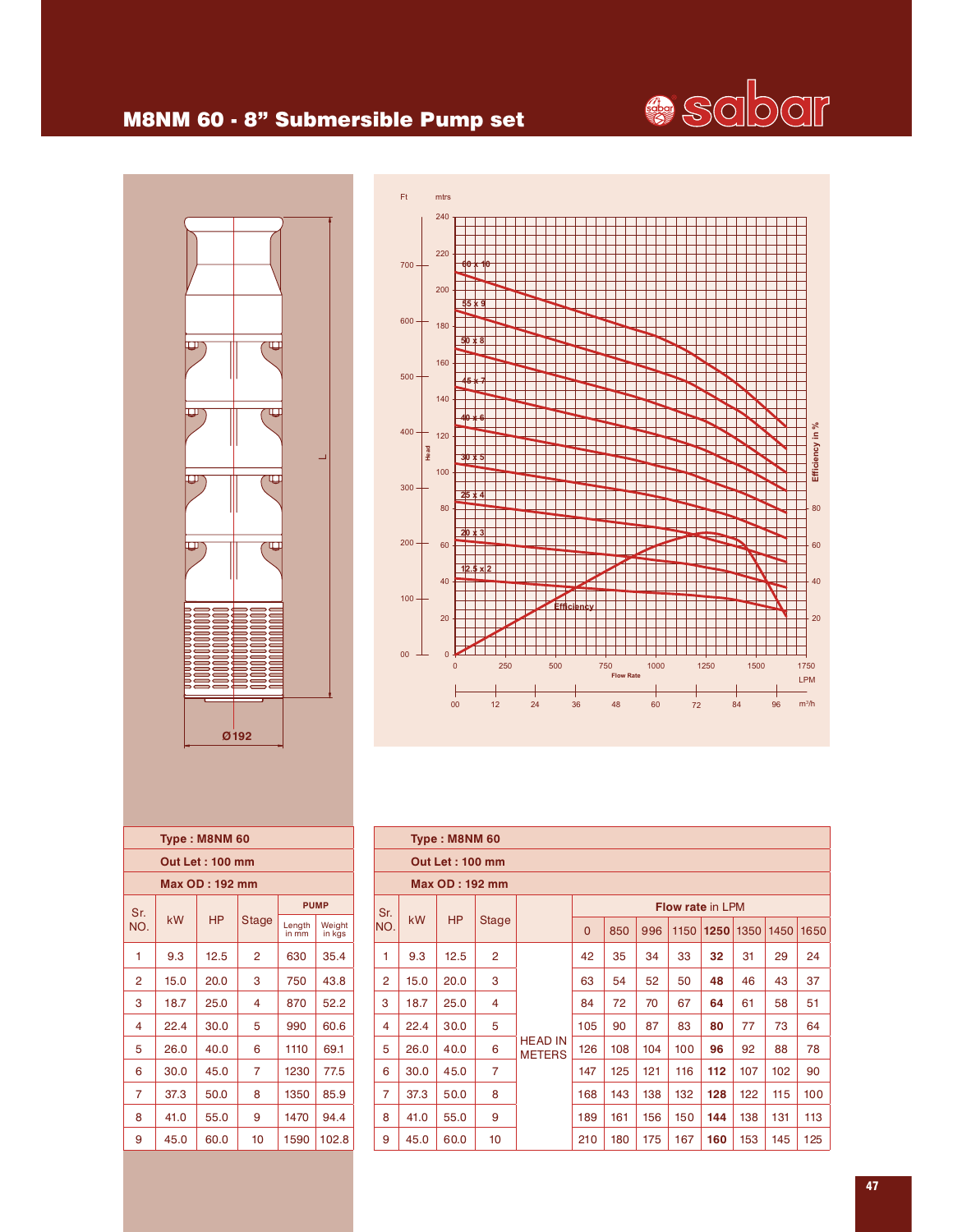## M8NM 70 - 8" Submersible Pump set



| Ft.     | mtrs           |               |     |     |                   |     |                  |      |          |      |                 |
|---------|----------------|---------------|-----|-----|-------------------|-----|------------------|------|----------|------|-----------------|
| $700 -$ | 220            |               |     |     |                   |     |                  |      |          |      |                 |
| $650 -$ | 200            | $60 \times 9$ |     |     |                   |     |                  |      |          |      |                 |
| $600 -$ | 180            | 55 x          | ж   |     |                   |     |                  |      |          |      |                 |
| $550 -$ | 160            |               |     |     |                   |     |                  |      |          |      |                 |
| $500 -$ |                | $50 \times 7$ |     |     |                   |     |                  |      |          |      |                 |
| $450 -$ | 140            | 45 x 6        |     |     |                   |     |                  |      |          |      |                 |
| $400 -$ | 120<br>Head    | $35 \times 5$ |     |     |                   |     |                  |      |          |      | Efficiency in % |
| $350 -$ |                |               |     |     |                   |     |                  |      |          |      |                 |
| $300 -$ | 100            | $30 \times 4$ |     |     |                   |     |                  |      |          |      |                 |
| 250     | 80             | 20 x 3        |     |     |                   |     |                  |      |          |      | 80              |
| $200 -$ | 60             |               |     |     |                   |     |                  |      |          |      | 60              |
| $150 -$ | 40             | 5             |     |     |                   |     |                  |      |          |      | 40              |
| $100 -$ |                |               |     |     |                   |     |                  |      |          |      |                 |
| 50      | 20             |               |     |     | <b>Efficiency</b> |     |                  |      |          |      | 20              |
| 00      | $\overline{0}$ |               | 250 | 500 |                   |     | 1000             | 1250 |          | 1750 | 2000            |
|         |                | $\mathbf 0$   |     |     |                   | 750 | <b>Flow Rate</b> |      | 1500     |      | <b>LPM</b>      |
|         |                | 00            | 12  | 24  | 36                | 48  | 60               | 72   | 84<br>96 | 108  | 120<br>$m^3/h$  |

|     |      | Type: M8NM70          |              |                 |                  |
|-----|------|-----------------------|--------------|-----------------|------------------|
|     |      | Out Let: 100 mm       |              |                 |                  |
|     |      | <b>Max OD: 192 mm</b> |              |                 |                  |
| Sr. |      |                       |              | <b>PUMP</b>     |                  |
| NO. | kW   | <b>HP</b>             | <b>Stage</b> | Length<br>in mm | Weight<br>in kgs |
| 1   | 11.0 | 15.0                  | 2            | 630             | 35.4             |
| 2   | 15.0 | 20.0                  | 3            | 750             | 43.8             |
| 3   | 22.4 | 30.0                  | 4            | 870             | 52.2             |
| 4   | 26.0 | 35.0                  | 5            | 990             | 60.6             |
| 5   | 33.6 | 45.0                  | 6            | 1110            | 69.1             |
| 6   | 37.3 | 50.0                  | 7            | 1230            | 77.5             |
| 7   | 41.0 | 55.0                  | 8            | 1350            | 85.9             |
| 8   | 45.0 | 60.0                  | 9            | 1470            | 94.4             |
|     |      |                       |              |                 |                  |

|                | Type: M8NM 70          |                |                |                |             |      |      |     |                         |     |      |      |  |  |  |
|----------------|------------------------|----------------|----------------|----------------|-------------|------|------|-----|-------------------------|-----|------|------|--|--|--|
|                | <b>Out Let: 100 mm</b> |                |                |                |             |      |      |     |                         |     |      |      |  |  |  |
|                |                        | Max OD: 192 mm |                |                |             |      |      |     |                         |     |      |      |  |  |  |
| Sr.            |                        |                |                |                |             |      |      |     | <b>Flow rate in LPM</b> |     |      |      |  |  |  |
| NO.            | <b>kW</b>              | <b>HP</b>      | <b>Stage</b>   |                | $\mathbf 0$ | 1005 | 1135 |     | 1270 1400 1500          |     | 1600 | 1850 |  |  |  |
| 1              | 11.0                   | 15.0           | $\overline{2}$ |                | 42          | 37   | 36   | 35  | 33                      | 32  | 30   | 24   |  |  |  |
| $\overline{2}$ | 15.0                   | 20.0           | 3              |                | 69          | 55   | 53   | 51  | 49                      | 47  | 44   | 35   |  |  |  |
| 3              | 22.4                   | 30.0           | $\overline{4}$ |                | 92          | 72   | 70   | 68  | 65                      | 62  | 59   | 47   |  |  |  |
| 4              | 26.0                   | 35.0           | 5              | <b>HEAD IN</b> | 115         | 90   | 88   | 85  | 82                      | 78  | 74   | 59   |  |  |  |
| 5              | 33.6                   | 45.0           | 6              | <b>METERS</b>  | 132         | 108  | 105  | 102 | 98                      | 94  | 89   | 71   |  |  |  |
| 6              | 37.3                   | 50.0           | $\overline{7}$ |                | 154         | 126  | 122  | 119 | 115                     | 110 | 104  | 83   |  |  |  |
| $\overline{7}$ | 41.0                   | 55.0           | 8              |                | 176         | 144  | 140  | 136 | 130                     | 124 | 118  | 97   |  |  |  |
| 8              | 45.0                   | 60.0           | 9              |                | 198         | 160  | 155  | 150 | 145                     | 139 | 132  | 107  |  |  |  |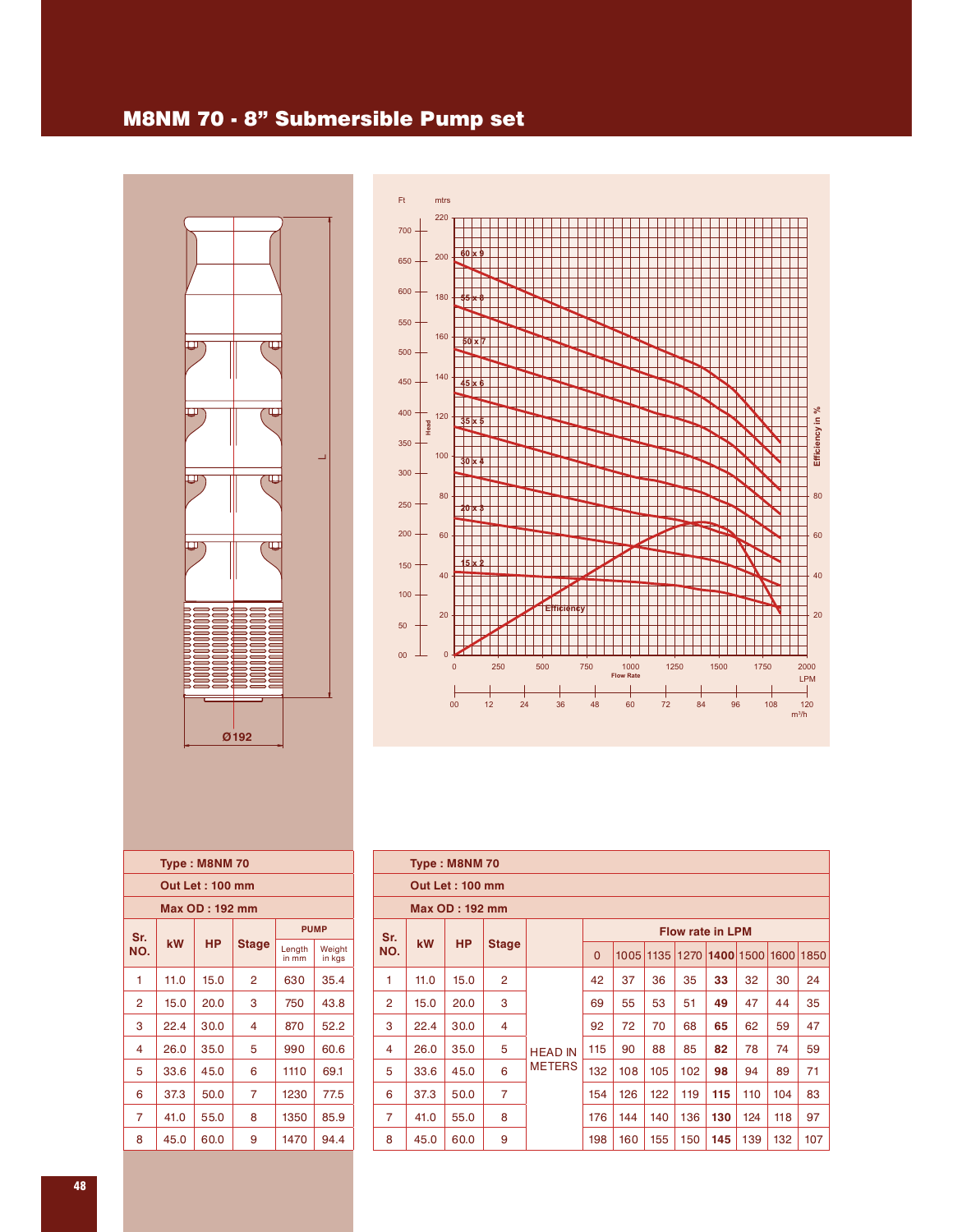## **Seber**

#### M8SM 70 - 8" Submersible Pump set





|                       |      | <b>Type: M8SM70</b> |              |                 |                  |  |  |  |  |  |  |  |
|-----------------------|------|---------------------|--------------|-----------------|------------------|--|--|--|--|--|--|--|
| Out Let : 125/150 mm  |      |                     |              |                 |                  |  |  |  |  |  |  |  |
| <b>Max OD: 192 mm</b> |      |                     |              |                 |                  |  |  |  |  |  |  |  |
| Sr.                   |      |                     |              |                 | <b>PUMP</b>      |  |  |  |  |  |  |  |
| NO.                   | kW   | <b>HP</b>           | <b>Stage</b> | Length<br>in mm | Weight<br>in kgs |  |  |  |  |  |  |  |
| 1                     | 11.0 | 15.0                | 2            | 665             | 41.2             |  |  |  |  |  |  |  |
| 2                     | 15.0 | 20.0                | 3            | 795             | 52               |  |  |  |  |  |  |  |
| 3                     | 22.4 | 30.0                | 4            | 925             | 62.7             |  |  |  |  |  |  |  |
| 4                     | 26.0 | 35.0                | 5            | 1055            | 73.5             |  |  |  |  |  |  |  |
| 5                     | 33.6 | 45.0                | 6            | 1185            | 84.2             |  |  |  |  |  |  |  |
| 6                     | 37.3 | 50.0                | 7            | 1315            | 94.9             |  |  |  |  |  |  |  |
| 7                     | 41.0 | 55.0                | 8            | 1445            | 105.7            |  |  |  |  |  |  |  |

|                | Type: M8SM 70         |           |                |                                 |          |      |      |      |                         |      |      |      |  |  |
|----------------|-----------------------|-----------|----------------|---------------------------------|----------|------|------|------|-------------------------|------|------|------|--|--|
|                | Out Let: 125/150 mm   |           |                |                                 |          |      |      |      |                         |      |      |      |  |  |
|                | <b>Max OD: 192 mm</b> |           |                |                                 |          |      |      |      |                         |      |      |      |  |  |
| Sr.            |                       |           |                |                                 |          |      |      |      | <b>Flow rate in LPM</b> |      |      |      |  |  |
| NO.            | kW                    | <b>HP</b> | <b>Stage</b>   |                                 | $\Omega$ | 1100 | 1230 | 1350 | 1490                    | 1585 | 1670 | 1900 |  |  |
| 1              | 11.0                  | 15.0      | $\overline{2}$ |                                 | 46       | 37   | 35   | 34   | 33                      | 31   | 30   | 24   |  |  |
| $\overline{2}$ | 15.0                  | 20.0      | 3              |                                 | 69       | 55   | 53   | 52   | 49                      | 47   | 44   | 36   |  |  |
| 3              | 22.4                  | 30.0      | 4              |                                 | 92       | 73   | 71   | 69   | 65                      | 62   | 59   | 48   |  |  |
| 4              | 26.0                  | 35.0      | 5              | <b>HEAD IN</b><br><b>METERS</b> | 115      | 92   | 89   | 86   | 81                      | 78   | 74   | 59   |  |  |
| 5              | 33.6                  | 45.0      | 6              |                                 | 138      | 110  | 106  | 103  | 98                      | 94   | 89   | 71   |  |  |
| 6              | 37.3                  | 50.0      | $\overline{7}$ |                                 | 161      | 128  | 124  | 120  | 114                     | 109  | 104  | 83   |  |  |
| 7              | 41.0                  | 55.0      | 8              |                                 | 184      | 146  | 142  | 138  | 130                     | 125  | 118  | 95   |  |  |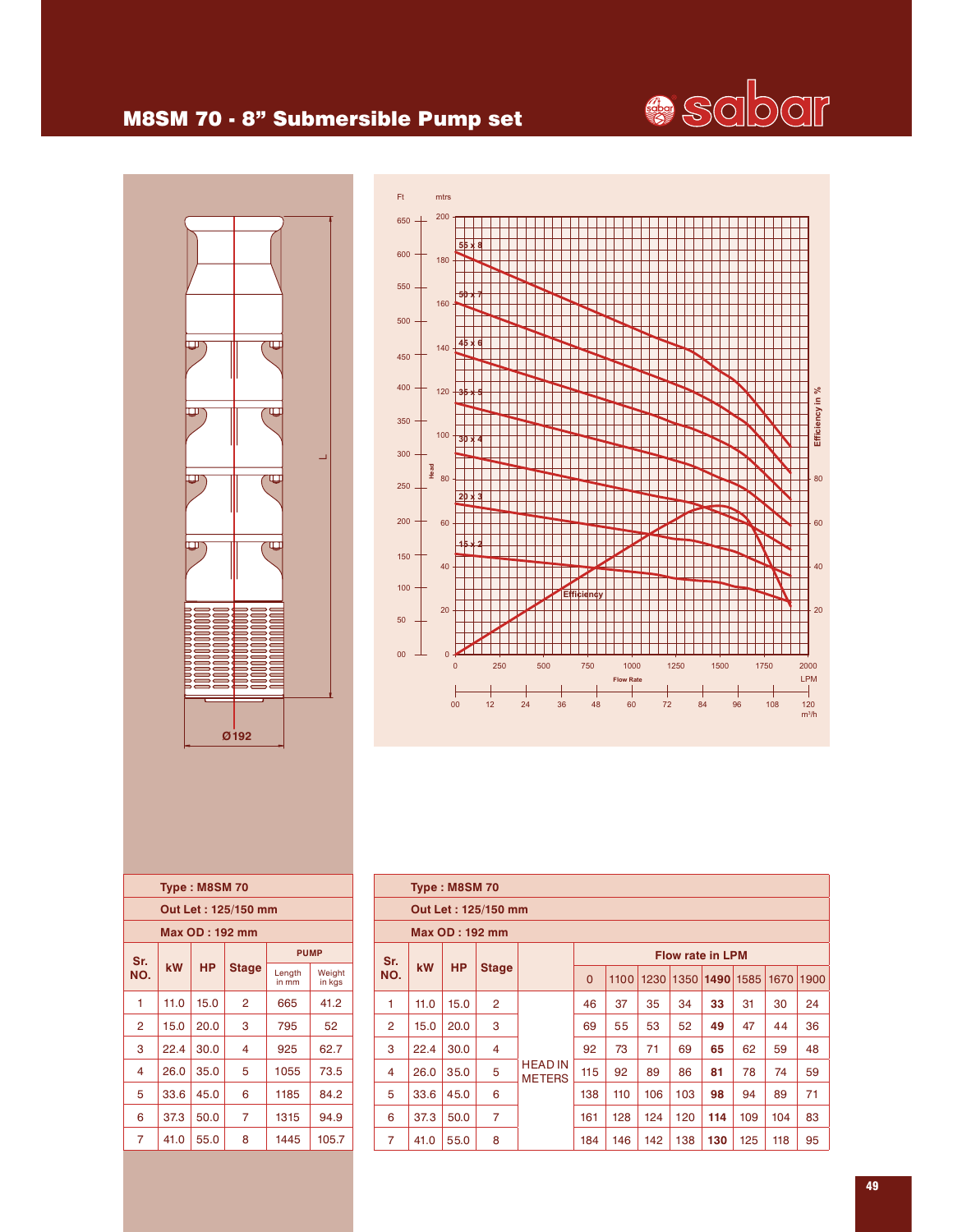#### M8SM 80 - 8" Submersible Pump set





|                |      | Type: M8SM 80         |                     |                 |                  |
|----------------|------|-----------------------|---------------------|-----------------|------------------|
|                |      |                       | Out Let: 125/150 mm |                 |                  |
|                |      | <b>Max OD: 192 mm</b> |                     |                 |                  |
| Sr.            |      |                       |                     | <b>PUMP</b>     |                  |
| NO.            | kW   | НP                    | <b>Stage</b>        | Length<br>in mm | Weight<br>in kgs |
| 1              | 11.0 | 15.0                  | 2                   | 405             | 19.8             |
| $\overline{2}$ | 18.7 | 25.0                  | 3                   | 665             | 41.2             |
| 3              | 22.4 | 30.0                  | 4                   | 795             | 52               |
| 4              | 30.0 | 40.0                  | 5                   | 925             | 62.7             |
| 5              | 37.3 | 50.0                  | 6                   | 1055            | 73.5             |
| 6              | 41.0 | 55.0                  | 7                   | 1185            | 84.2             |
| 7              | 44.8 | 60.0                  | 8                   | 1315            | 94.9             |
|                |      |                       |                     |                 |                  |

|                | Type: M8SM 80 |                     |                |                                 |          |      |     |     |                               |     |     |    |  |  |
|----------------|---------------|---------------------|----------------|---------------------------------|----------|------|-----|-----|-------------------------------|-----|-----|----|--|--|
|                |               | Out Let: 125/150 mm |                |                                 |          |      |     |     |                               |     |     |    |  |  |
|                |               | Max OD: 192 mm      |                |                                 |          |      |     |     |                               |     |     |    |  |  |
| Sr.            |               |                     |                |                                 |          |      |     |     | <b>Flow rate in LPM</b>       |     |     |    |  |  |
| NO.            | <b>kW</b>     | <b>HP</b>           | <b>Stage</b>   |                                 | $\Omega$ | 1150 |     |     | 1300 1425 1550 1700 1800 2050 |     |     |    |  |  |
| 1              | 11.0          | 15.0                | $\overline{2}$ |                                 | 48       | 38   | 37  | 35  | 33                            | 30  | 28  | 21 |  |  |
| $\overline{2}$ | 18.7          | 25.0                | 3              |                                 | 72       | 57   | 55  | 52  | 49                            | 45  | 42  | 31 |  |  |
| 3              | 22.4          | 30.0                | 4              |                                 | 96       | 76   | 74  | 70  | 66                            | 60  | 56  | 42 |  |  |
| 4              | 30.0          | 40.0                | 5              | <b>HEAD IN</b><br><b>METERS</b> | 120      | 95   | 91  | 87  | 82                            | 75  | 70  | 53 |  |  |
| 5              | 37.3          | 50.0                | 6              |                                 | 144      | 113  | 108 | 104 | 98                            | 90  | 84  | 65 |  |  |
| 6              | 41.0          | 55.0                | 7              |                                 | 168      | 132  | 126 | 121 | 115                           | 105 | 98  | 76 |  |  |
| $\overline{7}$ | 44.8          | 60.0                | 8              |                                 | 192      | 151  | 146 | 139 | 131                           | 120 | 112 | 85 |  |  |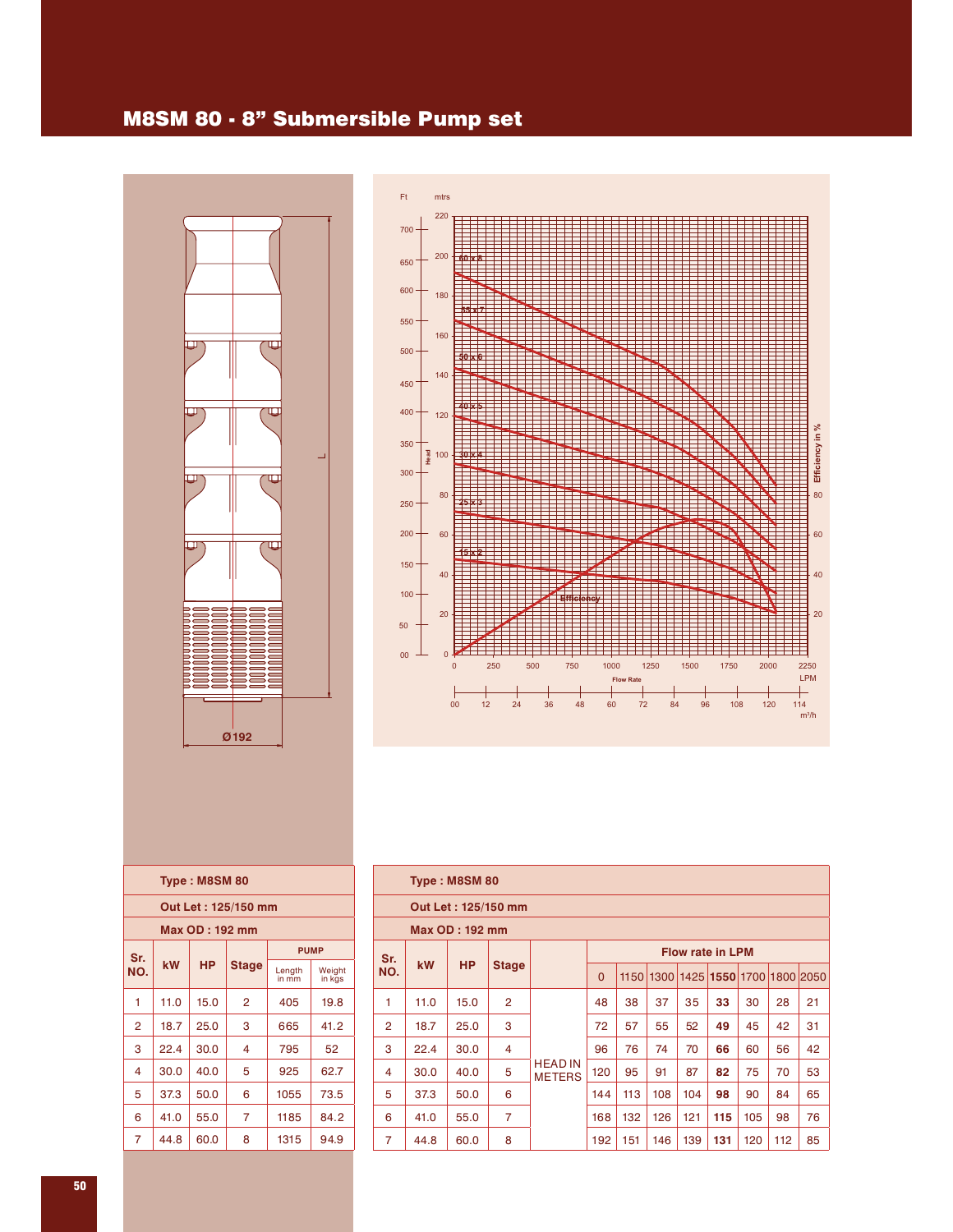

#### M8SM 90 - 8" Submersible Pump set





|     |                    | Type: M8SM 90         |                     |                 |                  |  |  |  |  |  |  |  |  |
|-----|--------------------|-----------------------|---------------------|-----------------|------------------|--|--|--|--|--|--|--|--|
|     |                    |                       | Out Let: 125/150 mm |                 |                  |  |  |  |  |  |  |  |  |
|     |                    | <b>Max OD: 192 mm</b> |                     |                 |                  |  |  |  |  |  |  |  |  |
|     | <b>PUMP</b><br>Sr. |                       |                     |                 |                  |  |  |  |  |  |  |  |  |
| NO. | kW                 | <b>HP</b>             | <b>Stage</b>        | Length<br>in mm | Weight<br>in kgs |  |  |  |  |  |  |  |  |
| 1   | 13.0               | 17.5                  | 2                   | 665             | 41.2             |  |  |  |  |  |  |  |  |
| 2   | 20.5               | 27.5                  | 3                   | 795             | 52               |  |  |  |  |  |  |  |  |
| 3   | 26.0               | 35.0                  | 4                   | 925             | 62.7             |  |  |  |  |  |  |  |  |
| 4   | 33.6               | 45.0                  | 5                   | 1055            | 73.5             |  |  |  |  |  |  |  |  |
| 5   | 41.0               | 55.0                  | 6                   | 1185            | 84.2             |  |  |  |  |  |  |  |  |
|     |                    |                       |                     |                 |                  |  |  |  |  |  |  |  |  |

|                | Type: M8SM 90 |                       |                     |                                 |          |     |                          |     |                         |    |      |      |  |  |
|----------------|---------------|-----------------------|---------------------|---------------------------------|----------|-----|--------------------------|-----|-------------------------|----|------|------|--|--|
|                |               |                       | Out Let: 125/150 mm |                                 |          |     |                          |     |                         |    |      |      |  |  |
|                |               | <b>Max OD: 192 mm</b> |                     |                                 |          |     |                          |     |                         |    |      |      |  |  |
| Sr.            |               |                       |                     |                                 |          |     |                          |     | <b>Flow rate in LPM</b> |    |      |      |  |  |
| NO.            | kW            | <b>HP</b>             | <b>Stage</b>        |                                 | $\Omega$ |     | 1200 1300 1425 1600 1720 |     |                         |    | 1820 | 1900 |  |  |
| 1              | 13.0          | 17.5                  | $\overline{2}$      |                                 | 50       | 42  | 41                       | 39  | 35                      | 32 | 29   | 25   |  |  |
| $\overline{2}$ | 20.5          | 27.5                  | 3                   |                                 | 75       | 62  | 60                       | 58  | 53                      | 48 | 43   | 38   |  |  |
| 3              | 26.0          | 35.0                  | $\overline{4}$      | <b>HEAD IN</b><br><b>METERS</b> | 100      | 79  | 77                       | 75  | 70                      | 64 | 58   | 50   |  |  |
| 4              | 33.6          | 45.0                  | 5                   |                                 | 125      | 102 | 100                      | 96  | 88                      | 80 | 73   | 63   |  |  |
| 5              | 41.0          | 55.0                  | 6                   |                                 | 150      | 121 | 118                      | 114 | 105                     | 96 | 87   | 75   |  |  |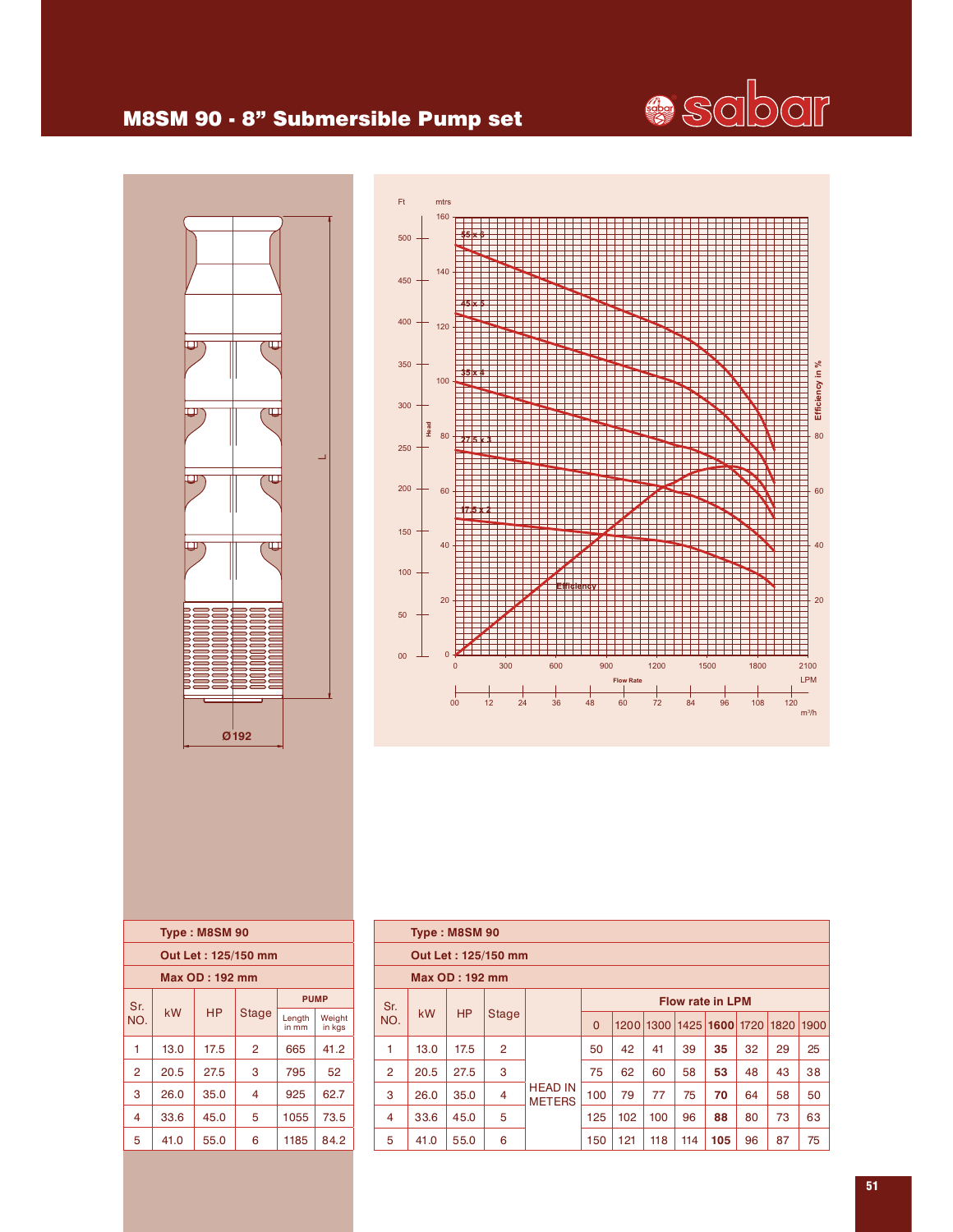#### M8SM 100 - 8" Submersible Pump set





| <b>Type: M8SM 100</b> |      |           |       |                 |                  |  |  |  |  |
|-----------------------|------|-----------|-------|-----------------|------------------|--|--|--|--|
| Out Let: 125/150 mm   |      |           |       |                 |                  |  |  |  |  |
| Max OD: 192 mm        |      |           |       |                 |                  |  |  |  |  |
| Sr.                   |      | <b>HP</b> | Stage | <b>PUMP</b>     |                  |  |  |  |  |
| NO.                   | kW   |           |       | Length<br>in mm | Weight<br>in kgs |  |  |  |  |
| 1                     | 7.5  | 10.0      | 1     | 535             | 30.5             |  |  |  |  |
| 2                     | 15.0 | 20.0      | 2     | 665             | 41.2             |  |  |  |  |
| 3                     | 22.4 | 30.0      | 3     | 795             | 52               |  |  |  |  |
| 4                     | 30.0 | 40.0      | 4     | 925             | 62.7             |  |  |  |  |
| 5                     | 37.3 | 50.0      | 5     | 1055            | 73.5             |  |  |  |  |
| 6                     | 44.8 | 60.0      | 6     | 1185            | 84.2             |  |  |  |  |
|                       |      |           |       |                 |                  |  |  |  |  |

| <b>Type: M8SM 100</b> |           |           |                |                                 |                         |     |     |     |     |     |                                    |    |
|-----------------------|-----------|-----------|----------------|---------------------------------|-------------------------|-----|-----|-----|-----|-----|------------------------------------|----|
| Out Let: 125/150 mm   |           |           |                |                                 |                         |     |     |     |     |     |                                    |    |
| <b>Max OD: 192 mm</b> |           |           |                |                                 |                         |     |     |     |     |     |                                    |    |
| Sr.<br>NO.            |           |           | <b>Stage</b>   |                                 | <b>Flow rate in LPM</b> |     |     |     |     |     |                                    |    |
|                       | <b>kW</b> | <b>HP</b> |                |                                 | $\Omega$                |     |     |     |     |     | 1400 1500 1600 1700 1800 2000 2200 |    |
| 1                     | 7.5       | 10.0      | 1              | <b>HEAD IN</b><br><b>METERS</b> | 28                      | 22  | 22  | 21  | 20  | 19  | 16                                 | 10 |
| $\overline{2}$        | 15.0      | 20.0      | $\overline{2}$ |                                 | 56                      | 44  | 43  | 42  | 40  | 38  | 33                                 | 20 |
| 3                     | 22.4      | 30.0      | 3              |                                 | 84                      | 66  | 65  | 63  | 60  | 57  | 48                                 | 30 |
| 4                     | 30.0      | 40.0      | 4              |                                 | 112                     | 88  | 86  | 83  | 80  | 76  | 64                                 | 40 |
| 5                     | 37.3      | 50.0      | 5              |                                 | 140                     | 110 | 108 | 105 | 100 | 95  | 80                                 | 50 |
| 6                     | 44.8      | 60.0      | 6              |                                 | 168                     | 132 | 129 | 124 | 120 | 114 | 99                                 | 60 |